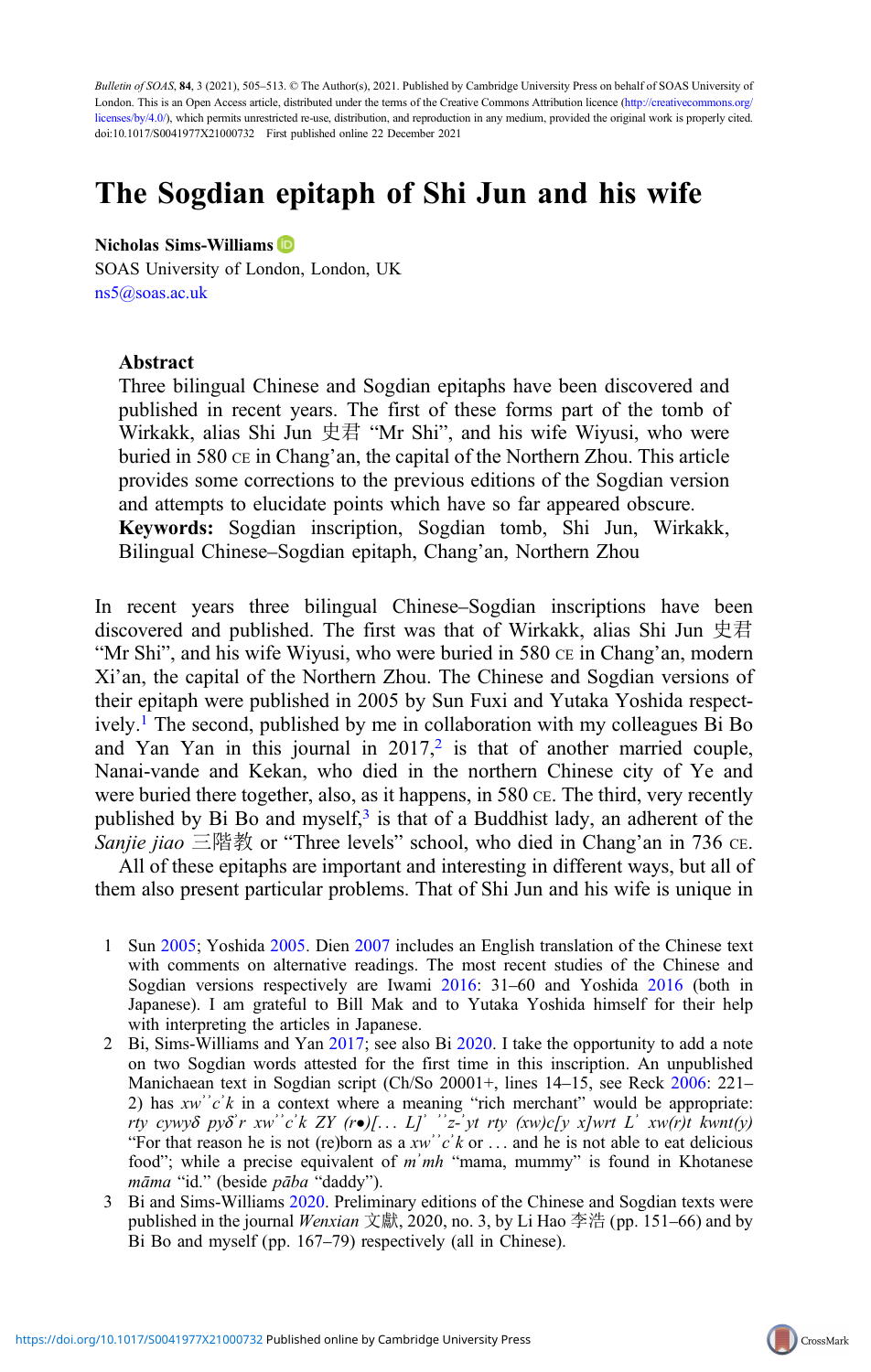having been found *in situ* and unearthed in a controlled archaeological excavation; the tomb which it accompanies is elaborately decorated with carved panels depicting the life and afterlife of the deceased, which have led to animated discussion concerning their Zoroastrian or Manichaean religious beliefs.4 Amongst the problems are the fact that both the Chinese and the Sogdian texts seem to contain numerous errors and that neither can be described as a translation of the other, each providing a different selection from the same set of facts. The Sogdian text also has a few lacunae where the stone was broken, but these do not present a major problem. Yutaka Yoshida, the first editor of this text, already found plausible restorations for most of these lacunae, and some additional suggestions will be presented below.

My reading of the Sogdian text, which differs only slightly from Yoshida's, and my translation, which differs slightly more, may be presented first.

### Text Translation

#### 1 mzʾyx [tʾ]y-cw tʾy-zʾnw δwʾ (The period) daxiang of Great Zhou, year 2, 2 sr $\delta$  pr m[w]s sr $\delta$ y prtmy in the first month of a rat year, 3 mʾx ʾwyh 23yh KZNH ZY on the 23rd day. So: 4 wmʾʾt (k)šyʾnʾk-kwtrʾk There was a man of a family from Kish, 5 kc<sup>'n</sup> ( $\int$ )[nc]( $\int$ )<sup>\*</sup>)tk cnn βγp<sup>'</sup>wr domiciled in Guzang. From the emperor 6 [p]tβry[ δʾ]rt kcʾncʾnʾk srtpʾw he holds the rank (of) sabao of Guzang, 7 **•**[ ] (t) pr sγwδyk-stn ... in the land of the Sogdians,<br>8 'st'm-δ'r wyrk'k n'mt ZK a \*landowner. He is named Wi 8 ʾstʾm-δʾr wyrkʾk nʾmt ZK a \*landowner. He is named Wirkakk, the son of Wanuk, (namely) Wanuk, the son of 10 srtpʾw BRY rty ZKh kty-ʾʾβr synpyn Rasht-vande the sabao. And (his) wife, born in 11 zʾt(c)h wyʾwsyh nʾmt rty wyrkʾk Xinping, is named Wiyusi. And Wirkakk the 12 sr(t)p'w k'w synpyn pr k's sr $\delta$  sabao married (his) wife in Xinping in a pig year, 13 wxwšwmy mʾxy ʾβtsγtyh (x)rγwšʾk on the 7th day of the 6th month, on a hare 14 myδy kty<sup>2</sup> βr pr<sup>'</sup>yβtw-(δ<sup>'</sup>)[rt ](r)ty day. And 15 pytsrδ myδʾ xwmtʾn xwty pr kʾs afterwards, here in Xianyang (= Chang'an), he himself 16 srδ p(nc)my mʾxw ʾβtsγth βγr(wʾn) died in a pig year, on the 7th day of the 5th month.<br>And his wife too died on 17 'krty rty šy ms ZKh kty'' $βr$  pr 18 wxwšw-my mʾxy ʾβtsγtsγtyh(!) xr(γwš<sup>'</sup>k)<br>19 myδy βγrw'n 'krth pr 'yδ pcβγtk the 7th day of the 6th month, on a hare day, in the same year (as her) \*marriage, 20 srδ ʾyδ mʾxw ʾyδ myδy rty nyst wʾtδʾr the same month, the same day. There is no living 21 'kytn "z'y ZKZY 'my $\delta$ ry-'prtk L'  $\gamma$  rt(y) being which is born which is not subject to death;

4 For a comprehensive publication of the tomb see Yang [2014](#page-8-0) (in Chinese). On the interpretation of the religious iconography of the carved panels see, inter alia, Grenet, Riboud and Yang [2004;](#page-7-0) Gulácsi and BeDuhn [2016](#page-7-0); Grenet [2017;](#page-7-0) de la Vaissière [2019.](#page-7-0)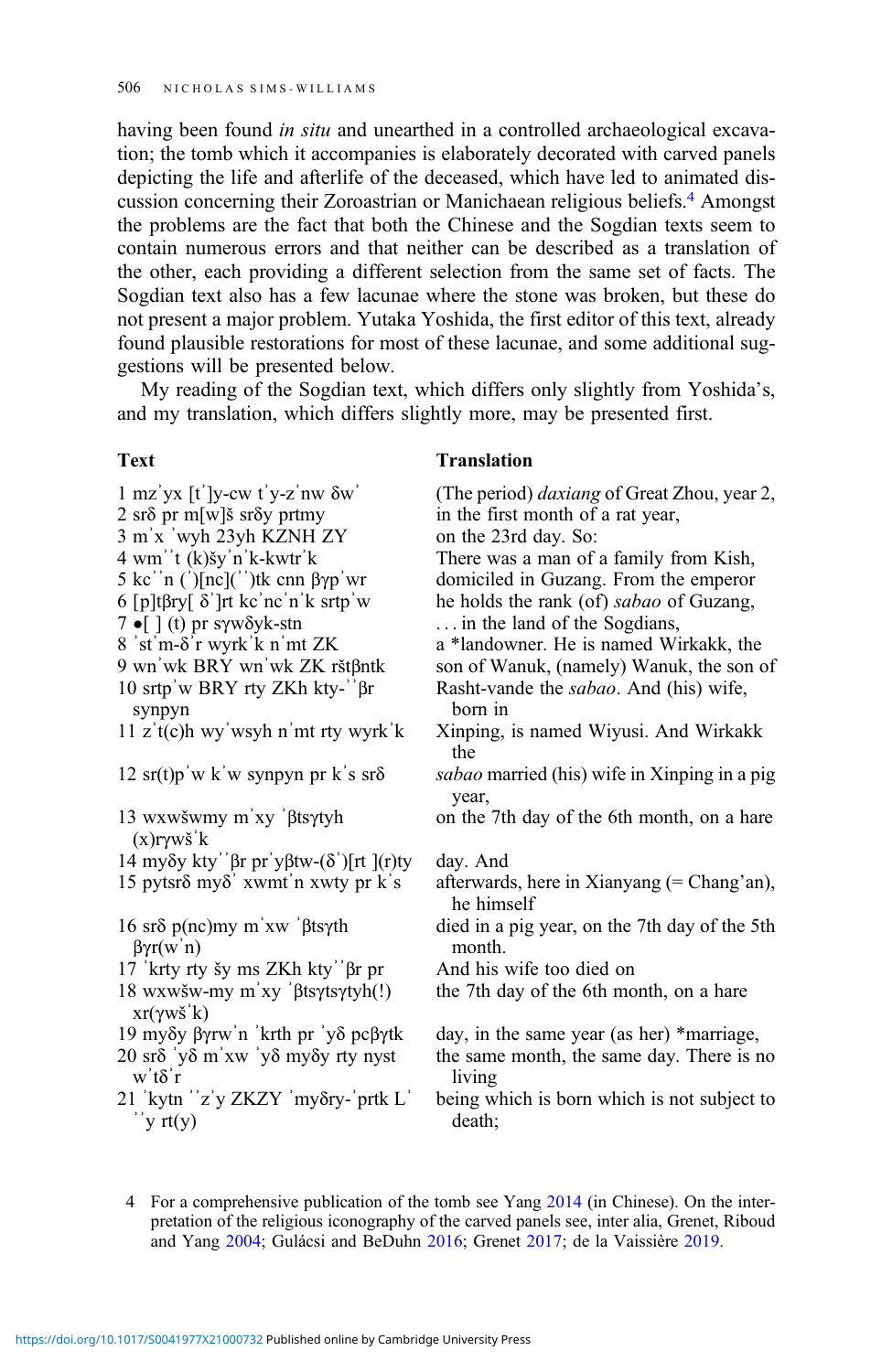| $22 \text{ ms }$ šk' wr $\delta$ ZK zw' nt $\delta$ ' my                        | moreover, it is hard to complete (one's)                                     |
|---------------------------------------------------------------------------------|------------------------------------------------------------------------------|
| zmnh-'nw( $\gamma$ )wth                                                         | period in                                                                    |
| 23 cnn prth pyšt 'wn'kw šk' wrtr                                                | the world of the living. But this is harder<br>$(still)$ , that,             |
| 24 'kyt pr mrt(x)m k $\delta$ 'my 'y $\delta$ sr $\delta$ 'y $\delta$<br>m'x(y) | without being aware (of it), a husband and<br>wife see one                   |
| $25$ 'y $\delta$ my $\delta$ wyr'-w $\delta$ wh prwh L'-ptz'n                   | another (for the first time) the same year,<br>the same month, the same day, |
| 26 pr''w wy-n'nt ms k'w 'xwštm'xw                                               | in the human world (and) also in paradise,                                   |
| $27$ pr 'yδ zmn'-'nγwth pr'yw ''(zw)n                                           | (so that) the beginning                                                      |
| $28 \beta' y$                                                                   | of (their) life together (in each place) may<br>be at the same period.       |
| 29 'krty ywn k snkyn k $\beta$ ykt k                                            | This stone tomb was made by                                                  |
| 30 βr' yšmnβntk δrymtβntk                                                       | Vreshman-vande, Zhimat-vande (and)                                           |
| $31$ pr'wt $\beta$ ntk ws''n 'BY'                                               | Prot-vande, desiring                                                         |
| $32 \text{ m'$ $\delta$ ryh s' c'w <sup>5</sup> wy'' kh                         | a suitable place for (their) father (and)<br>mother.                         |

## **Commentary**

The main purpose of this commentary is to justify the novelties in the text and translation given above. In general, matters which have already been fully explained by Yoshida will not be discussed.

Lines 1–3. The day of the burial of Wirkakk and Wiyusi is given as year two of (the period) daxiang of the Great Zhou (dynasty), a rat year, the 23rd day of the first month. Yoshida, using the calendar table compiled by Chen Yuan ([1956\)](#page-7-0), calculates that this date corresponds to 23 February 580.6 However, as Bill Mak has pointed out to me, this part of Chen's table is based on the calendar used by the southern dynasties based in Nanjing, whereas our inscription is explicitly dated according to the calendar of the Northern Zhou. According to the latter, the day concerned should rather be 24 February 580 (see the table in Xue and Ouyang [1956](#page-8-0): 410).

Line 5. Yoshida  $(2005: 64; 2016: 79)$  $(2005: 64; 2016: 79)$  restores  $(\cdot')$ [zw]  $'$ ntk "living". However, this word corresponds to the English word "living" in the sense "alive" rather than in the required sense "dwelling, resident". No objection can be made to Yoshida's reading of the antepenultimate letter as  $-n-$ , but the execution of the Sogdian letters by the stonemason is so irregular (as can be seen from Yoshida's notes to the text) that it is not implausible to interpret it as a slightly careless variant of the similar letter -ʾ-. I therefore prefer to read and restore  $(\n\hat{i})[nc](\n\hat{i})$ tk, or perhaps  $(\n\hat{i})[n](\n\hat{i})$ tk, the past participle of  $\hat{i}nc\hat{j}y$  "to stop, stay, reside". The use of the past participle in this sense is clearly attested in a passage from the martyrdom of St George: wdy wy'q qw xwny trs'q 'nc'ty sty "the place where that Christian is dwelling" (Hansen [1941:](#page-7-0) 11-12, lines 173-4).

Line 6. [p]t $\beta r y/\delta'$ ]rt "he has the honour, holds the rank". Yoshida [\(2005](#page-8-0): 64) seems to take it for granted that the form to be restored here is a 3 sg. preterite

<sup>5</sup> Thus Yoshida [2016:](#page-8-0) 78 (in preference to his earlier reading  $sc'w$ ).

<sup>6</sup> On this and the other dates, see Yoshida [2005](#page-8-0): 61–2. The Chinese text gives dates only for the death of Wirkakk and that of the burial. Neither is perfectly preserved, but what survives is in agreement with the Sogdian.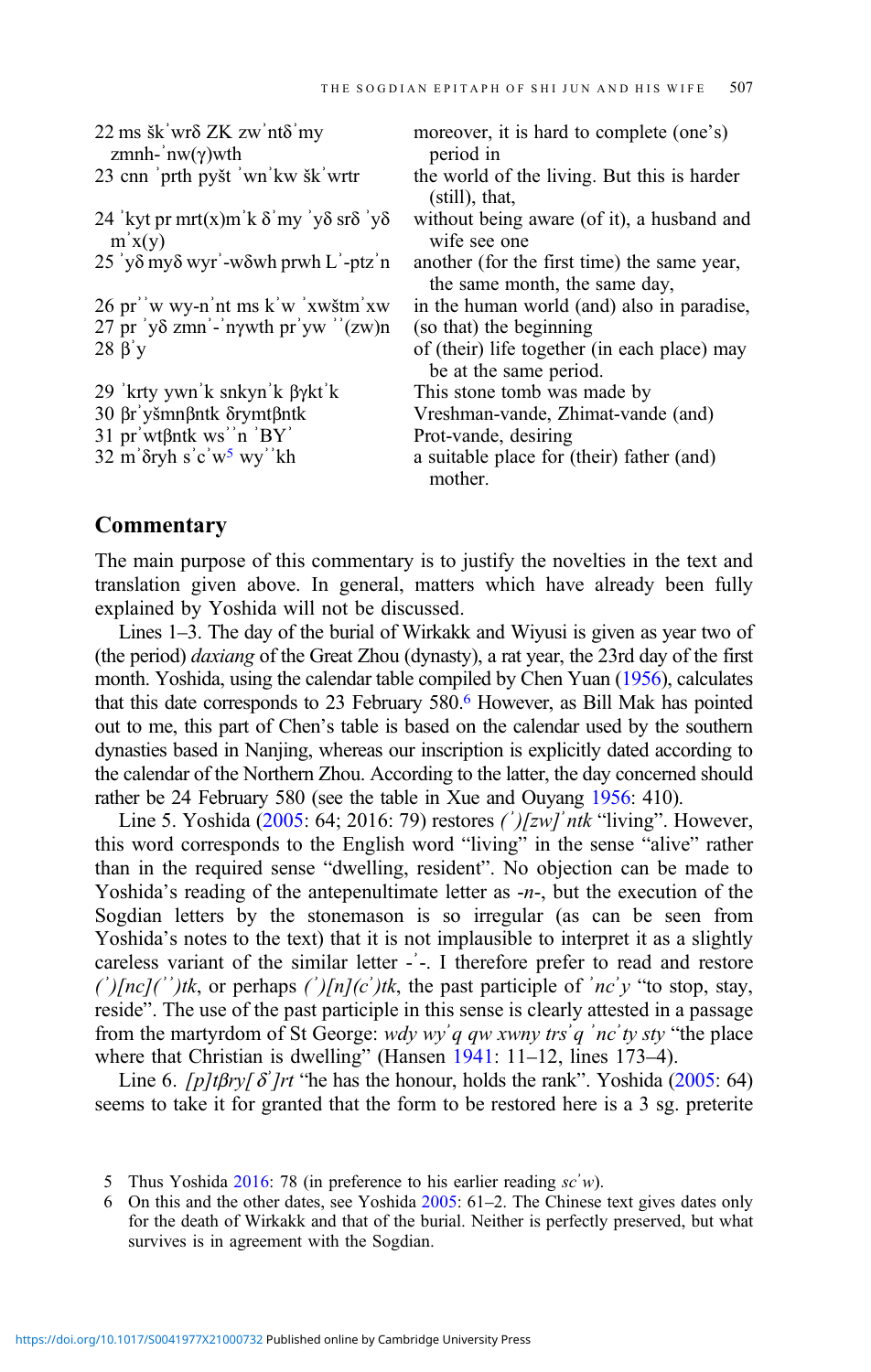form with auxiliary verb  $-\delta' r t$  and a meaning such as "he obtained", but he admits that "no suitable verb is known to me". However,  $\delta'$ rt is also 3 sg. present of the verb "to have, hold", and the use of the present tense here with reference to the deceased would be no more surprising than that of  $n<sup>'</sup>mt''$  he is named" in line 8. On the noun *ptβr*-, more commonly written  $p\delta\beta r$ -, and its meaning "honour, rank", see Yoshida [2019](#page-8-0): 168. The spelling ptβr- does not seem to be attested elsewhere in Sogdian script, but is the expected equivalent of Manichaean Sogdian *ptfr-*.

Lines 8–10. "He is named Wirkakk, the son of Wanuk, (namely) Wanuk, the son of Rasht-vande the sabao". The formulation of the genealogy, with the repetition of the name of the father, is reminiscent of that found in the late Old Persian inscriptions, e.g. "I am Darius ..., son of King Artaxerxes, (namely) Artaxerxes, the son of King Xerxes, (namely) Xerxes, the son of King Darius" (Darius II, Hamadan inscription, see Schmitt [2009:](#page-8-0) 183–4). The name wyrk'k is clearly a hypocoristic derived from wyrk- "wolf". I transcribe it as Wirkakk, since -akk (often, though not here, spelled with double  $kk$ ) is clearly the original form of the suffix concerned (see Sims-Williams [1992](#page-8-0): 34).

Lines 10, 12. *synpyn* was identified by Yoshida ([2005:](#page-8-0) 65) as a Sogdian spelling of the place name Xiping  $\overline{p}$  (Early Middle Chinese \*sei biajn),<sup>7</sup> though he notes that "it is not easy to see why we have a nasal element in the first syllable". In native Sogdian words the voiced [b] occurs only after a nasal, where it is an allophone of  $/p/$  and is normally written with the letter  $\langle p \rangle$ . Thus, if Yoshida's identification is correct, a possible explanation for the presence of the nasal might be that it was intended to indicate that the following  $\langle p \rangle$  here stands for [b], in the same way that Modern Greek uses  $\mu \pi$  for [b] in words of foreign origin such as μπαρ "bar" or μπύρα "beer". On the other hand, Wang Ding  $(2011: 235-6)$  $(2011: 235-6)$  has argued that Xiping was known as Ledu 樂都 in the Northern Zhou period and that *synpyn* should rather represent Xinping  $\#$ <sup> $\mp$ </sup> (EMC \*sin biajn), a town some 150 km to the northwest of Chang'an.<sup>8</sup>

Lines 10, 14, 17.  $kty''$  $\beta r$  "wife" is not attested elsewhere, though a variant  $qtyBryy$  may occur in the Manichaean fragment M110ii, V10: "But the Hearers, with their wives  $(qty\beta ryy \delta\beta' mb'n)$  and children and all (their) concubines, when they dwell(?) in the monastery, then the Elect begin . . .".<sup>9</sup> I take the difference to be that the first component of  $kty'$ <sup>3</sup> $\beta$ r is a collective noun meaning "household" (attested with an additional -k-suffix in Christian Sogdian  $qty'q$ "id."), while that of  $qtyBryy$  is merely the underlying \*kata- or \*kata-ka-"house". The expression  $qty\beta ryy \delta\beta' mb'n$ , lit. "lady/wife in charge of the house", which has the advantage of being more specific than  $\delta \beta' m b' n$  "lady, wife" alone, may be compared with a phrase such as  $x^n$  *n*'kh p'txš' wnh w $\delta$ wh

<sup>7</sup> Early Middle Chinese is cited following Pulleyblank [1991](#page-7-0).

<sup>8</sup> I am grateful to Wang Ding, who kindly sent me an English summary of the relevant part of his article.

<sup>9</sup> This text will be published by Federico Dragoni and Enrico Morano. The interpretation suggested here is my own. Elsewhere  $kty\beta ry$  or  $kty\beta ryh$  is attested as an abstract noun "worldliness" and ktyβryk as an adjective "worldly" (all of these exclusively in Manichaean texts), but the underlying notion is that of the "householder", who is by definition "worldly", i.e. a layman, a Hearer rather than an Elect.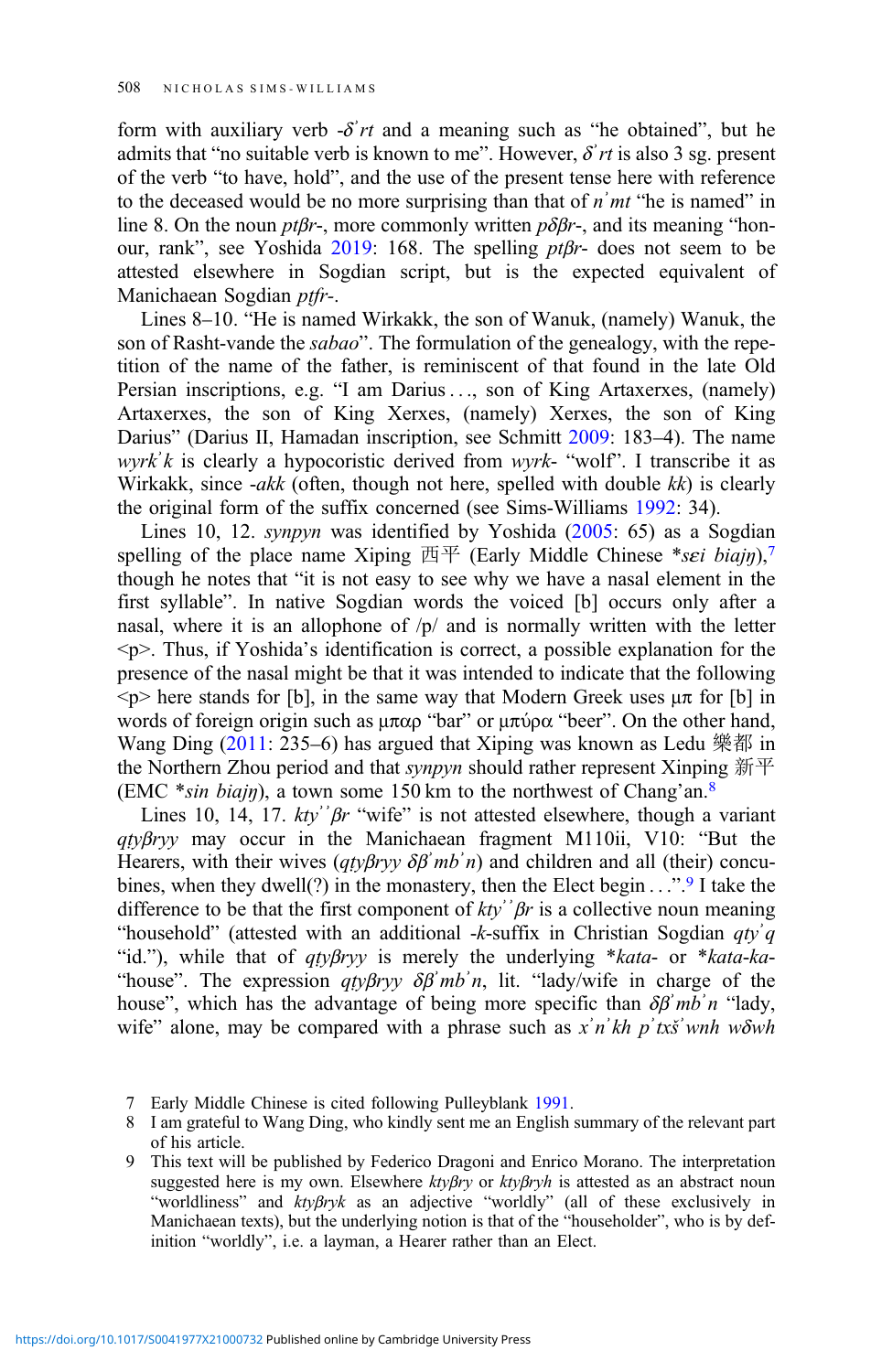"a wife with authority over the house" in the Sogdian marriage contract Nov. 3, lines  $10-11$ ;<sup>10</sup> kty<sup>2</sup>  $\beta r$  "wife" may be an abbreviation of a similar expression.

Lines 11–14. The day of the marriage is given as a pig year, the 7th day of the 6th month, a hare day. As noted by Yoshida [\(2005](#page-8-0): 61), the only day which accords with the data given is 19 July 519 (cf. the table of dates according to the calendar of the Northern Wei in Xue and Ouyang [1956](#page-8-0): 406).

Lines 14–16. As Yoshida rightly indicates, the date given for the death of Wirkakk, the 7th day of the 5th month in a pig year, must correspond to 16 June 579.11

Lines 17–19. The day of Wiyusi's death is given as the 7th day of the 6th month, evidently in the same year as that of her husband. According to the calendar table used by Yoshida [\(2005](#page-8-0): 62), this day should be 15 July 579, a tiger day, while the Sogdian text states that it was the day of the hare (or rabbit), that is, the day following the day of the tiger. As we shall see, the fact that this was a hare day seems to have been a point of some significance for the authors of the inscription, so it is unlikely to be a mere mistake. Since an interruption or variation in the regular count of the cycle of the twelve animals is hard to envisage, it seems certain that the day in question was in fact the hare day 16 July 579.12 Once again I am grateful to Bill Mak for showing me that there is a straightforward solution to the apparent discrepancy. As mentioned above in the note to lines 1–3, one must consult the calendar of the Northern Zhou dynasty (Xue and Ouyang [1956:](#page-8-0) 410), in which the 7th day of the 6th month was indeed 16 July 579.

Lines 19–20. pr 'yδ pc $\beta$ γtk srδ 'yδ m'xw 'yδ myδy, lit. "in this pc $\beta$ γtk year, this month, this day". Similarly in lines 24–5:  $\gamma \delta$  sr $\delta' \gamma \delta$  m'x(y)  $\gamma \delta$  my $\delta$ "this year, this month, this day". Yoshida [\(2005](#page-8-0): 66) is clearly right to assume that  $y\delta$  "this" is used here in the sense "this same". The matter is complicated by the presence of another new word in line 19,  $pc\beta\gamma$ tk, presumably at least in origin the past participle of a verb \*pcβxš-. In his 2005 article, Yoshida translates pr 'yδ pcβγtk srδ as "in this \*given year", comparing the form pty-βxš' "gave away (as a bride)" in the marriage contract just cited, 3 sg. imperfect of an equally unattested verb  $*pt\beta x\zeta$ -.<sup>13</sup> He assumes that the phrase "in this  $*given$ year" refers to the year mentioned immediately before, that of the death of Wirkakk, the point being that Wiyusi died in the same year as her husband. That she did indeed die in that year, i.e. 579 CE, is clear from the fact that she was buried together with her husband early in the following year. However, this interpretation of the phrase is hard to square with the immediately following

- 10 Livshits [2015](#page-7-0): 25, also cited in connection with *kty*<sup>2</sup> βr by Yoshida [\(2005](#page-8-0): 65; 2016: 72).
- 11 Here the calendars of the southern and northern dynasties happen to coincide (Xue and Ouyang [1956](#page-8-0): 116, 410).

12 As Professor Yoshida kindly informs me, Iwami ([2016:](#page-7-0) 41–2) also comes to this conclusion. One could suppose that the 6th month started a day later than is indicated in the standard calendar table because one of the preceding months was counted as a "big" month of 30 days instead of a "small" month of 29 days.

13 Nov. 3, R6–7 (unfortunately misprinted *pry*- in Livshits [2015:](#page-7-0) 25). Although the preverbs  $pt$ - and  $pc$ - are etymologically related, they are not usually interchangeable. However, a verb ptbynt "to answer" is attested in Christian texts beside the well-attested noun pcbnt "answer".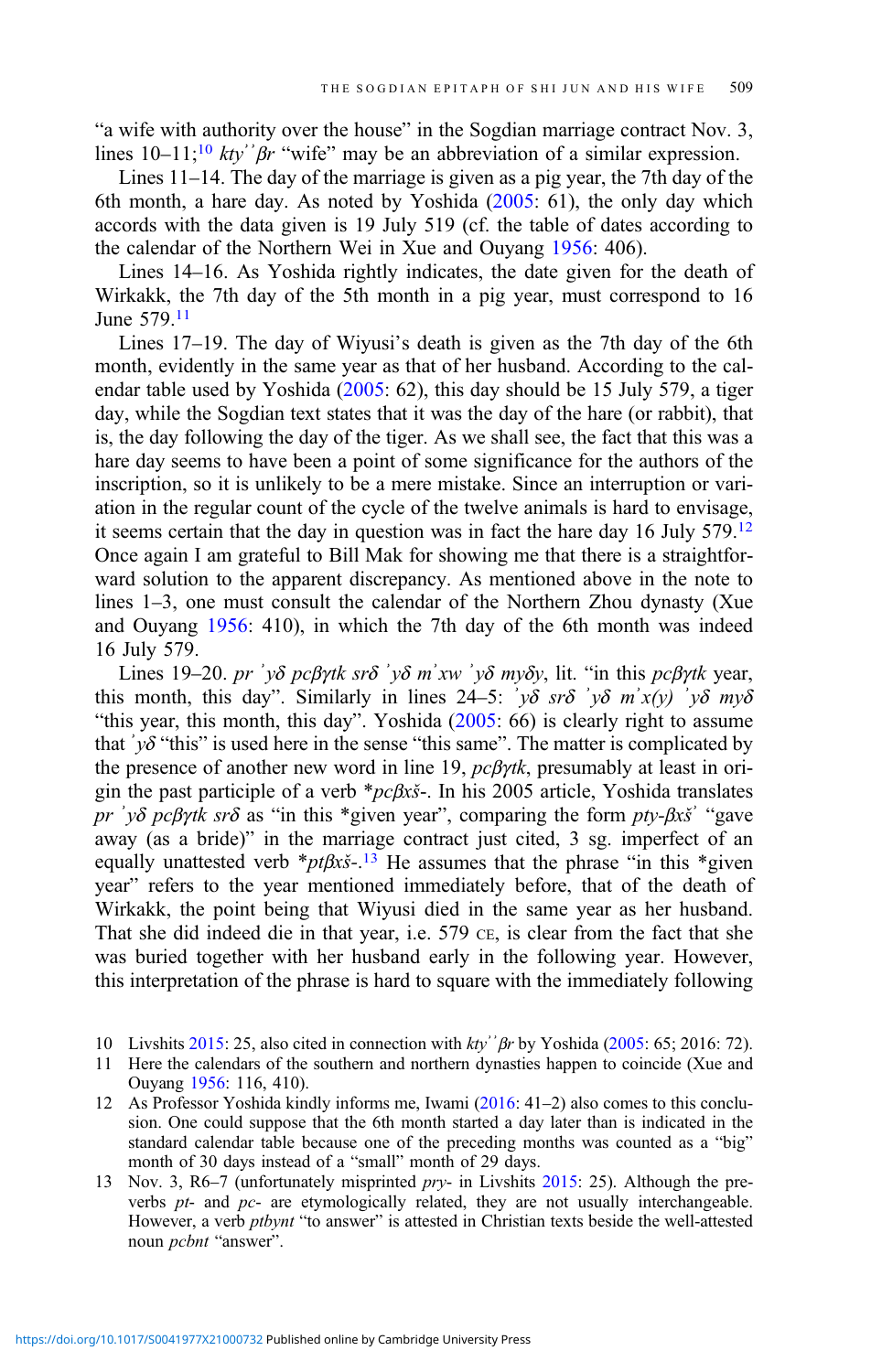words ' $v\delta$  m'xw ' $v\delta$  m $v\delta y$  "this (same) month, this (same) day", since the date given in the text indicates that Wiyusi died a month later than her husband. It seems to me therefore that "this  $pc\beta\gamma$ tk year" as well as the following "this month, this day" must refer to some other date than that of the death of Wirkakk. Lines 17–19 inform us that Wiyusi died on a hare day which was the 7th day of the 6th month; although this is not specifically stated at this point in the text, we know that the year was a pig year, since this was specified as part of the date of the death of Wirkakk, just one month earlier. It is a remarkable fact that another hare day which was the 7th day of the 6th month of a pig year was mentioned earlier in the inscription, namely, the date of the marriage of Wirkakk and Wiyusi. This surely is the very point to which the author of the inscription is trying to draw attention. If we accept Yoshida's comparison of  $pc\beta$ γtk with \*ptβxš- "to give away (a bride in marriage)", and if we suppose that this verb, which is not attested in any other context, was a technical term, it seems possible to understand  $\frac{pc}{\beta\gamma t}$  as a noun meaning "giving away (of a bride), marriage", as indeed proposed by Yoshida in his second article (2016: 70).

This interpretation is confirmed by the second passage which refers to "the same year, the same month, the same day" (lines 24–5). Here the point seems to be that the beginning of the life of the husband and wife together in this world (i.e. the day of their marriage) and in the other world (i.e. the day on which the wife died and rejoined her husband in paradise) took place on an identical day, i.e. a hare day which was the 7th day of the 6th month of a pig year. It is perhaps significant that it is only in the case of these two dates – not in the case of the date of Wirkakk's death or that of the burial – that the animal of the day is specified. I would suggest that it is only mentioned in order to emphasize the extraordinary coincidence between the day of the marriage and that of the death of Wiyusi, exactly one sexagenary cycle later. Admittedly, the authors or commissioners of the inscription (presumably the three sons named at the end) did not make their point as clearly as they might have done, so that I have had to add some words in parentheses for clarification. In addition, they perhaps took some slight liberties with the facts. It seems unlikely, though not impossible, that it is literally true that Wirkakk and Wiyusi saw one another for the first time on the day of their marriage. Moreover, it would hardly have been supposed that Wiyusi would reach paradise on the very day of her death. According to orthodox Zoroastrian ideas, the soul of the deceased would remain close to the body for three nights, after which it had to cross the Chinvat bridge, an episode clearly depicted on the tomb of Wirkakk and Wiyusi. However, an epitaph is not a legal or doctrinal treatise, and strict logic or consistency in such matters is hardly to be expected.

Line 25. wyr' wowh "husband and wife". As subject of the sentence, the nominative case is required, for which the expected form in the case of the masculine light stem wyr- would be \*wyry. The form wyr<sup> $\cdot$ </sup> is also attested as nom. sg. in the marriage contract Nov. 3, R19. The reason for this is unclear. Since the related document Nov. 4, R11, written by the same scribe Ramtish, has the equally remarkable gen. sg. form  $m\gamma\delta r^2$  "Mithra" for expected \*myδry, one might think of a phonetic change, e.g. a vowel lowering provoked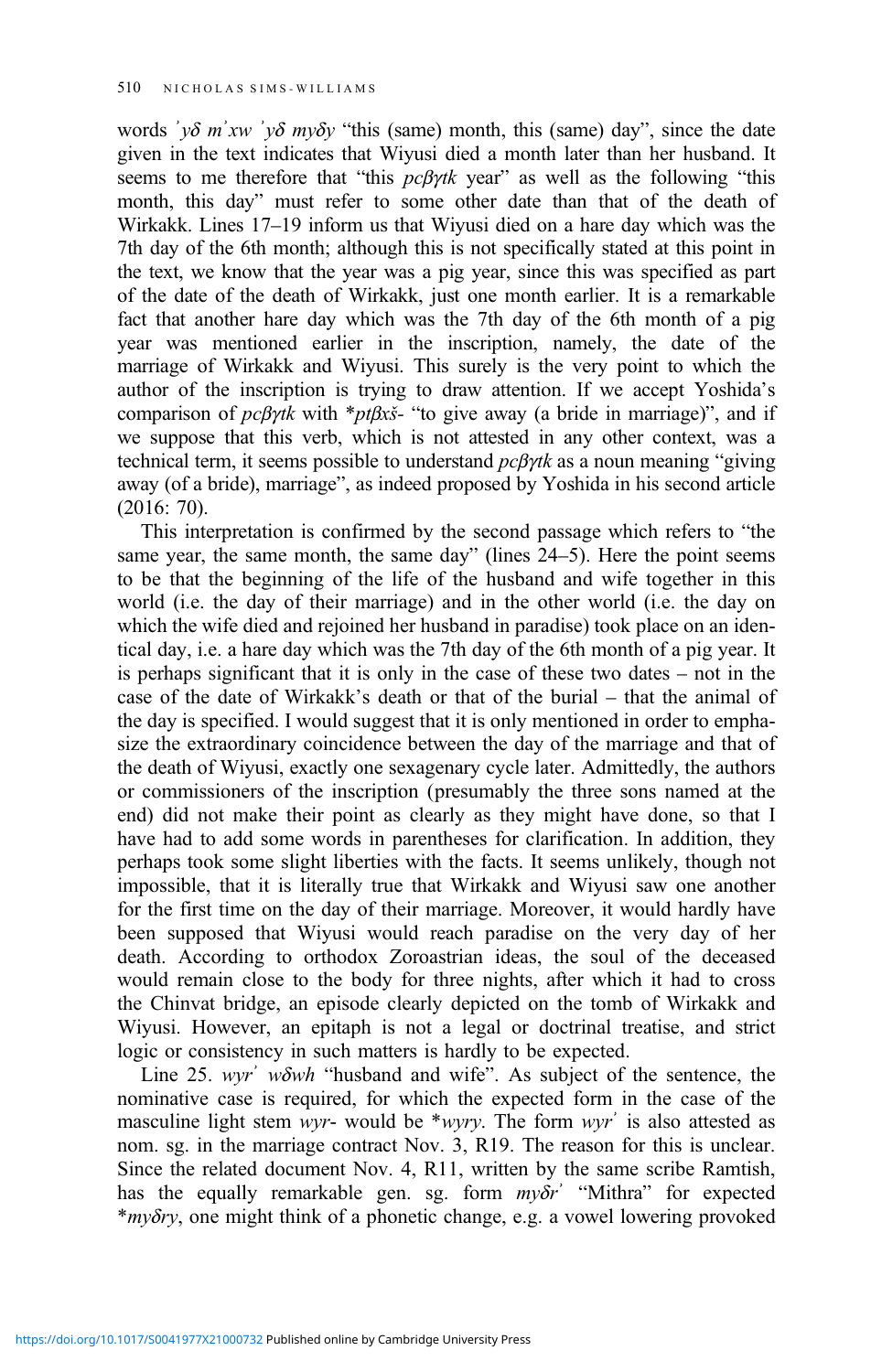by the preceding  $-r-14$  In the case of our epitaph, an alternative might be to explain wyr'-wδwh as a dvandva (copulative) compound, as kindly suggested to me by Timothy Barnes. In this case the ending of wyrʾ will be that of the nom.-acc. dual, as in Vedic mātárā-pitárā "mother and father" (surviving in adapted form in Sogdian mʾt-ptry, Khotanese mārāpätara "parents"), Avestan pasu vīra "cattle and men", etc. Since such a compound would be an ancient relic, this would explain the use here of the traditional word for "wife", wδwh, rather than the neologism  $ktv^{\prime\prime}$  *βr* found elsewhere in this inscription. Moreover, the same explanation could be applied to another surprising collocation, zmnh- $inv(\gamma)$ wth (line 22), zmn<sup>2</sup>- $'nywth$  (line 27). Yoshida [\(2005](#page-8-0): 67) noted that the rare word ʾnγwt means "period", but did not comment on the strange zmnh or zmn<sup>'</sup>, though he evidently regarded it as a form of the wellattested noun zmnw "time".<sup>15</sup> Since it seems certain that this noun derives from a neuter stem  $\zeta$   $\zeta$   $\zeta$   $\zeta$   $\zeta$   $\zeta$   $\zeta$   $\zeta$   $\zeta$   $\zeta$   $\zeta$   $\zeta$   $\zeta$   $\zeta$   $\zeta$   $\zeta$   $\zeta$   $\zeta$   $\zeta$   $\zeta$   $\zeta$   $\zeta$   $\zeta$   $\zeta$   $\zeta$   $\zeta$   $\zeta$   $\zeta$   $\zeta$   $\zeta$   $\zeta$   $\zeta$   $\zeta$   $\zeta$ zmnh or zmn<sup>2</sup>, i.e. [žamnā], would be the correct nom.-acc. dual. Thus zmn'-'nywth could be a dvandva consisting of two near synonyms, cf. Sogdian r' $\delta$ pnt''k "way (and) path" (SCE 258, in MacKenzie [1970](#page-7-0): 16) or English "time and tide". It should be noted that the form zmnh also occurs in the Mug document A12, column 6, where it is suffixed to the names of the planets and other luminaries to give the names of the seven days of the week.<sup>16</sup> In the Manichaean Sogdian texts -jmnw is used in the same way, e.g. m'hjmnw "Monday", but clearly zmnh does not represent this form. If zmnh is indeed a Sogdian form (which is not quite certain, since the preceding names of the heavenly bodies are all West Iranian), it may perhaps represent an enclitic variant [-žamn], with the common silent -h.

Line 31. The form  $ws''n$  is not found elsewhere. Yoshida  $(2005: 69)$  $(2005: 69)$  $(2005: 69)$  assumes that it must be a spelling variant of  $wsn$  "on account of, for", but admits that it is hard to justify such a spelling in the light of the derivation of wsn from Old Iranian \*wasnā. In his second article (2016: 68) he refers to the form wsʾn in a passage from the *Mahāyāna-mahāparinirvāṇa-sūtra*,<sup>17</sup> where ws'n ywn'k (or *ZKZY ws'n*, or perhaps *ws'n* alone) seems to translate *shigu* 是故 "for this

- 14 For both passages see Livshits  $2015$ : 25–6. It is difficult to be sure whether  $m\gamma\delta r$  was still pronounced as written at this period or whether it is merely a historical spelling for [miš-]. — A nom. sg. wyr<sup>'</sup> also occurs in the "Sutra of Causes and Effects", line 174 (MacKenzie [1970](#page-7-0): 10), but this is of doubtful significance in view of the extremely common use of -  $\cdot$  in place of -y in this text (Sims-Williams [1979](#page-8-0): 337 n. 4). Tremblay [\(2001](#page-8-0): 68 n. 112) takes wyrʾ here as nom. pl. on the basis of the following pl. verb, but it seems clear that the subject of the latter is the combination wyr<sup>'</sup>  $\delta$ 'wn w $\delta$ wyh "man and wife" (cf. Gershevitch  $1954$ : §1659): "If the man and wife lie (pl.) at night in the *vihāra*, he is born (sg.) a pigeon".
- 15 In his later article Yoshida ([2016](#page-8-0): 62 n. 21) queries whether the form zmnh may imply that the Sogdian word for "time" was originally a feminine noun, like Choresmian zm'nyk "id.". However, forms which contain -ān- (cf. Middle Persian zm'n, Parthian jm'n, pl.  $jmnyn$ ) cannot derive from \* $jam-ana$ - but rather from an ablauting stem \* $jam-ān$ -, so they are only distant relatives of Sogdian zmnw. The history and inter-relationships of this group of words are discussed in detail in Panaino [2017.](#page-7-0)
- 16 In the edition (Freiman [1962](#page-7-0): 48) *zmnh* is consistently read *zm*<sup>'</sup>n, but a glance at the photo shows that this reading is extremely unlikely.
- 17 The passage (So 15200(5)+, V7) is cited in Reck [2016](#page-8-0): 221.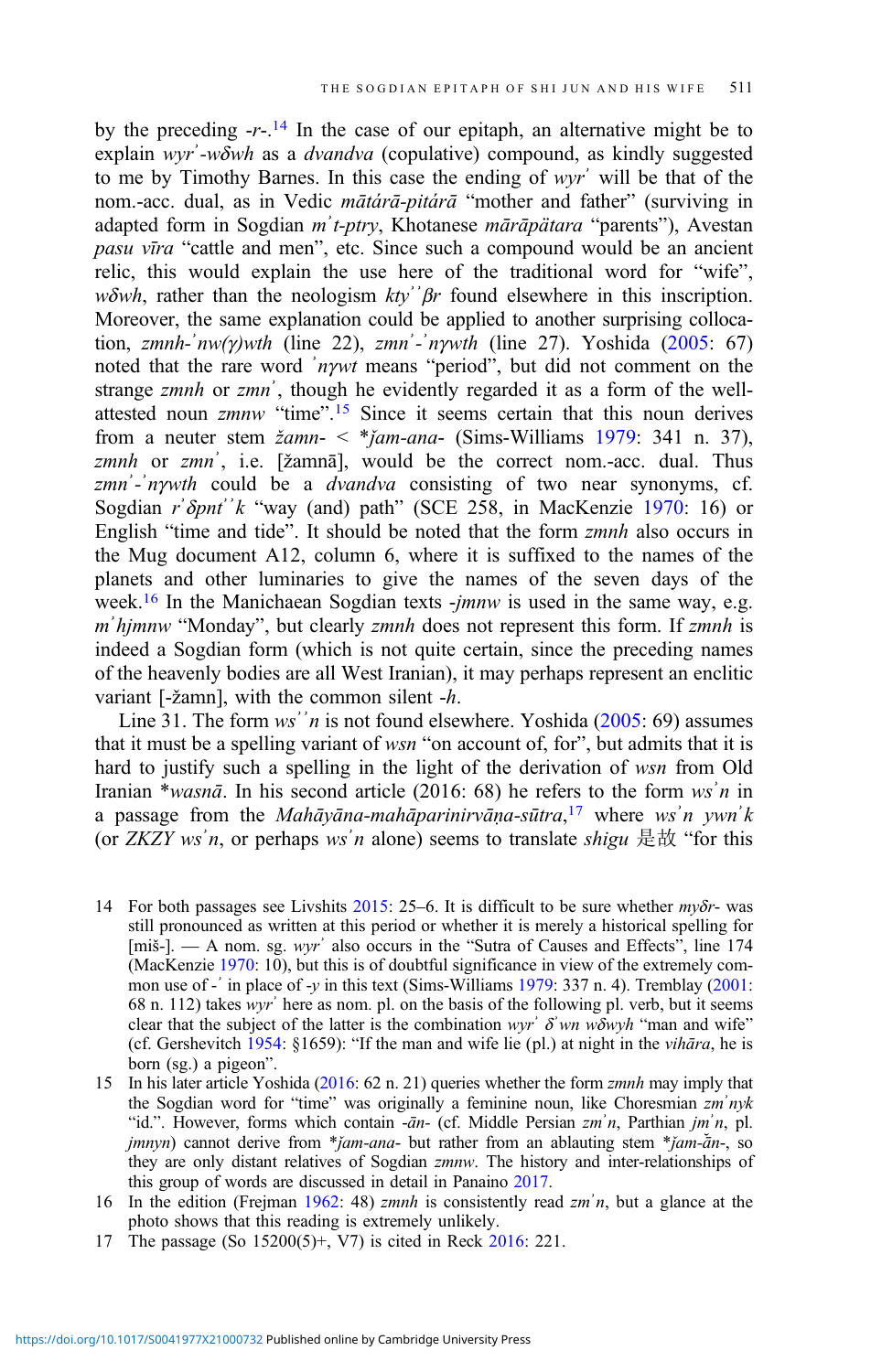<span id="page-7-0"></span>reason, accordingly". However, while ws'n could be a variant spelling either of ws<sup>2</sup> $n$  or (less likely) of wsn, there seems to be no possibility that ws<sup>2</sup> $n$  and wsn can both represent one and the same form. I therefore suggest interpreting  $ws'{}'n$ as "willing, desiring" < \*wasāna-, present participle middle of the root VAS "to wish".

# References

- Bi, Bo. 2020. "The new bilingual Sogdian and Chinese epitaph from Yeh and the Sogdians in the Northern Ch'i dynasty", Acta Asiatica 119, 67–89.
- Bi, Bo and Nicholas Sims-Williams. 2020. "The epitaph of a Buddhist lady: a newly discovered Chinese–Sogdian bilingual", JAOS 140/4, 803–20.
- Bi, Bo, Nicholas Sims-Williams and Yan Yan. 2017. "Another Sogdian–Chinese bilingual epitaph", BSOAS 80/2, 305–18.
- Chen, Yuan. 1956. Ershishi shuorunbiao (Table of lunar months for twenty official histories). Beijing.
- de la Vaissière, Étienne. 2019. "The faith of Wirkak the Dēnāwar, or Manichaeism as seen from a Zoroastrian point of view", Bulletin of the Asia Institute 29, 69-78.
- Dien, Albert E. 2007. "Observations concerning the tomb of Master Shi", *Bulletin of the* Asia Institute 17, 105–15.
- Frejman, A.A. 1962. Opisanie, publikacii i issledovanie dokumentov s gory Mug. (Sogdijskie dokumenty s gory Mug, vyp. I.) Moscow: Izdatel'stvo Vostočnoj Literatury.
- Gershevitch, Ilya. 1954. A Grammar of Manichean Sogdian. (Publications of the Philological Society.) Oxford: Basil Blackwell.
- Grenet, Frantz. 2017. "More Zoroastrian scenes on the Wirkak (Shi Jun) sarcophagus", Bulletin of the Asia Institute 27, 1–12.
- Grenet, Frantz, Pénélope Riboud and Yang Junkai. 2004. "Zoroastrian scenes on a newly discovered Sogdian tomb in Xi'an, Northern China", Studia Iranica 33/2, 273–84.
- Gulácsi, Zsuzsanna and Jason BeDuhn. 2016. "The religion of Wirkak and Wiyusi: the Zoroastrian iconographic program on a Sogdian sarcophagus from sixth-century Xi'an", Bulletin of the Asia Institute 26, 1–32.
- Hansen, Olaf. 1941. Berliner soghdische Texte I. Bruchstücke einer soghdischen Version der Georgspassion (C1). (Abhandlungen der Preußischen Akademie der Wissenschaften, Phil.-hist. Kl., 1941, Nr. 10.) Berlin: Verlag der Akademie der Wissenschaften.
- Iwami, Kiyohiro. 2016. Sogudojin boshi kenkyū (A study of Sogdian epitaphs). Tokyo: Kyūko Shoin.
- Livshits, Vladimir A. 2015. Sogdian Epigraphy of Central Asia and Semirech'e. (Corpus Inscriptionum Iranicarum, Part II, Vol. III/4.) London: SOAS.
- MacKenzie, D.N. 1970. The 'Sūtra of the Causes and Effects of Actions' in Sogdian. (London Oriental Series 22.) London: Oxford University Press.
- Panaino, Antonio. 2017. "The origins of Middle Persian *zamān* and related words: a controversial etymological history", Iran and the Caucasus 21/2, 150–95.
- Pulleyblank, Edwin G. 1991. Lexicon of Reconstructed Pronunciation in Early Middle Chinese, Late Middle Chinese, and Early Mandarin. Vancouver: UBC Press.